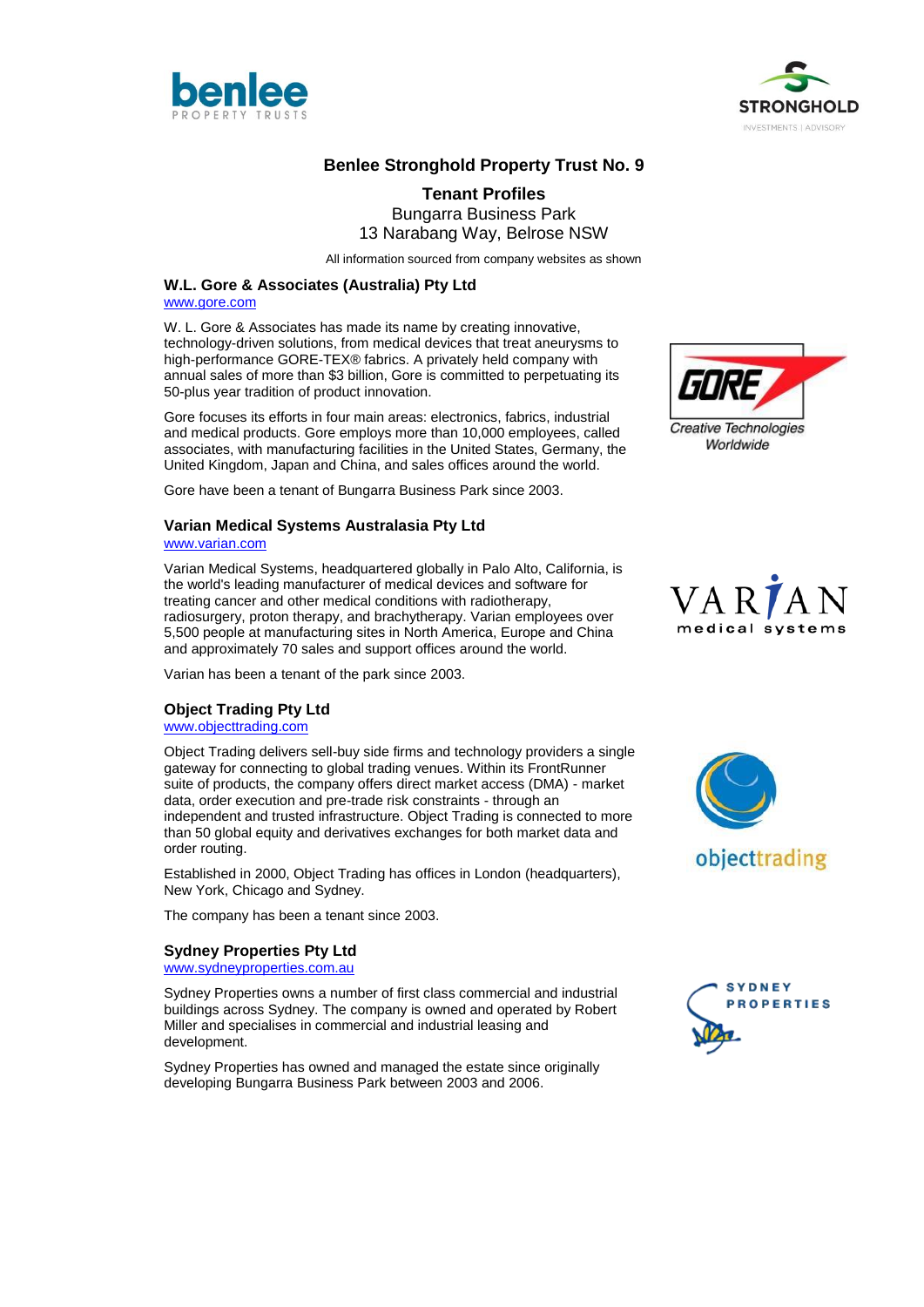



### **GEA Nu-Con Pty Limited**

[www.nucon.com](http://www.nucon.com/)

GEA Nu-Con develops advanced powder handling solutions and high quality components for the food, dairy, pharmaceutical and chemical industries.

The company is part of the German headquartered [GEA Group](http://www.gea.com/) which is one of the largest suppliers to the food processing industry and a wide range of other process industries.

In 2013, GEA generated consolidated revenues in excess of EUR 4.3 billion and the group employed about 18,000 people worldwide.

#### **Sonosite Australasia Pty Ltd [www.sonosite.com/au](http://www.sonosite.com/au)**

Vacating 31<sup>st</sup> December 2014

# **Scigen (Australia) Pty Ltd**

[www.scigenltd.com](http://www.scigenltd.com/)

SciGen Ltd is a fully integrated biotechnology company developing, manufacturing, and marketing biopharmaceuticals. SciGen is a Singaporebased company listed on the Australian Stock Exchange with offices in Australia, China, India, Korea, Philippines and Vietnam with partners and distributors in all other countries. SciGen is a subsidiary of **[Bioton S.A.](http://www.bioton.pl/en)**, a company listed on the Warsaw stock exchange.

SciGen has been a tenant since 2006.

#### **Galderma Australia Pty Ltd**

[www.galderma.com.au](http://www.galderma.com.au/)

Galderma is a global dermatology company committed to delivering innovative medical [solutions](http://www.galderma.com.au/Medical-Solutions) to meet the needs of people throughout their lifetime while serving healthcare professionals around the world. The company has 33 wholly-owned affiliates and a worldwide network of distributors, more than 4,500 employees and an extensive product portfolio available in 80 countries.

Galderma has been a tenant since 2006.

#### **Actelion Pharmaceuticals Pty Limited**

#### [www.actelion.com](http://www.actelion.com/)

Actelion Ltd is a leading biopharmaceutical company focused on the discovery,

development and commercialisation of innovative drugs for diseases with significant unmet medical needs. The company has its corporate headquarters in Allschwil/Basel, Switzerland where it was founded in 1997.

Actelion has built a promising pipeline, has six approved products and commercial operations in over 30 countries with more than 2,400 employees worldwide.

Actelion has been a tenant of the park since 2006.